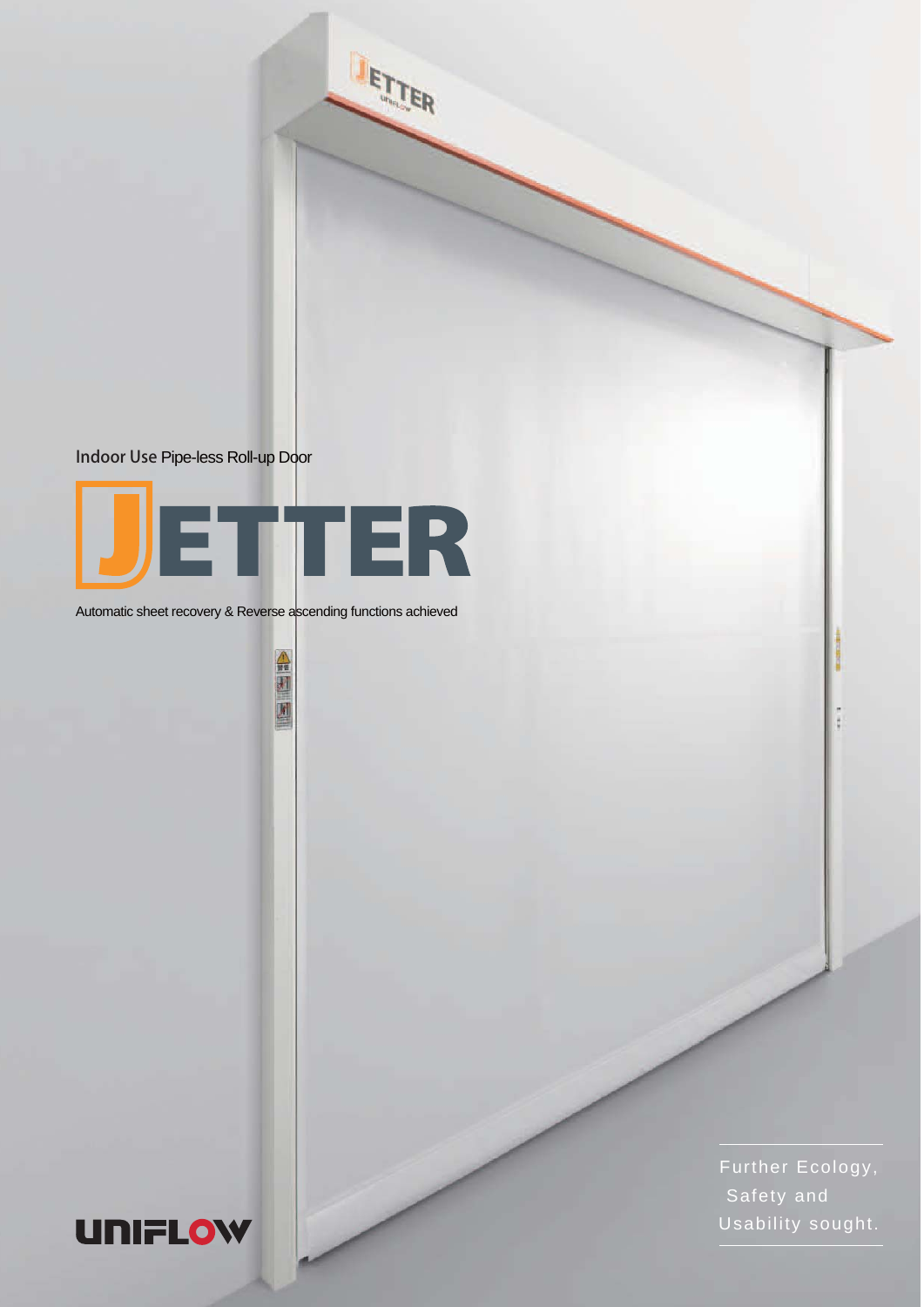# Indoor Use Pipe-less Roll-up Door



| JT-1 | Built-in control box             |  |  |
|------|----------------------------------|--|--|
|      | $JT-1T$   External control box   |  |  |
|      | $JT$ - $2T$ External control box |  |  |

# JETTER, the Pipe-less Roll-up Door with Reverse Ascending and Automatic Sheet Recovery functions.

This Model detects objects contacted to descending sheet and makes Reverse Ascending. Even the sheet gets off the rails, it can be automatically returned to the right position. Safe Pipe-less design for less chances for dameging the sheet. The operational noise reduced as well.



Achieved space-saving and wiring-saving smart by the control board built in the sheet drum box.



Model with the control board box installed outside. Choose according to conditions and environment for installation.



Possible to manufacture with the size up to 4500mm for both width and height freely, that enables to use for bigger opening.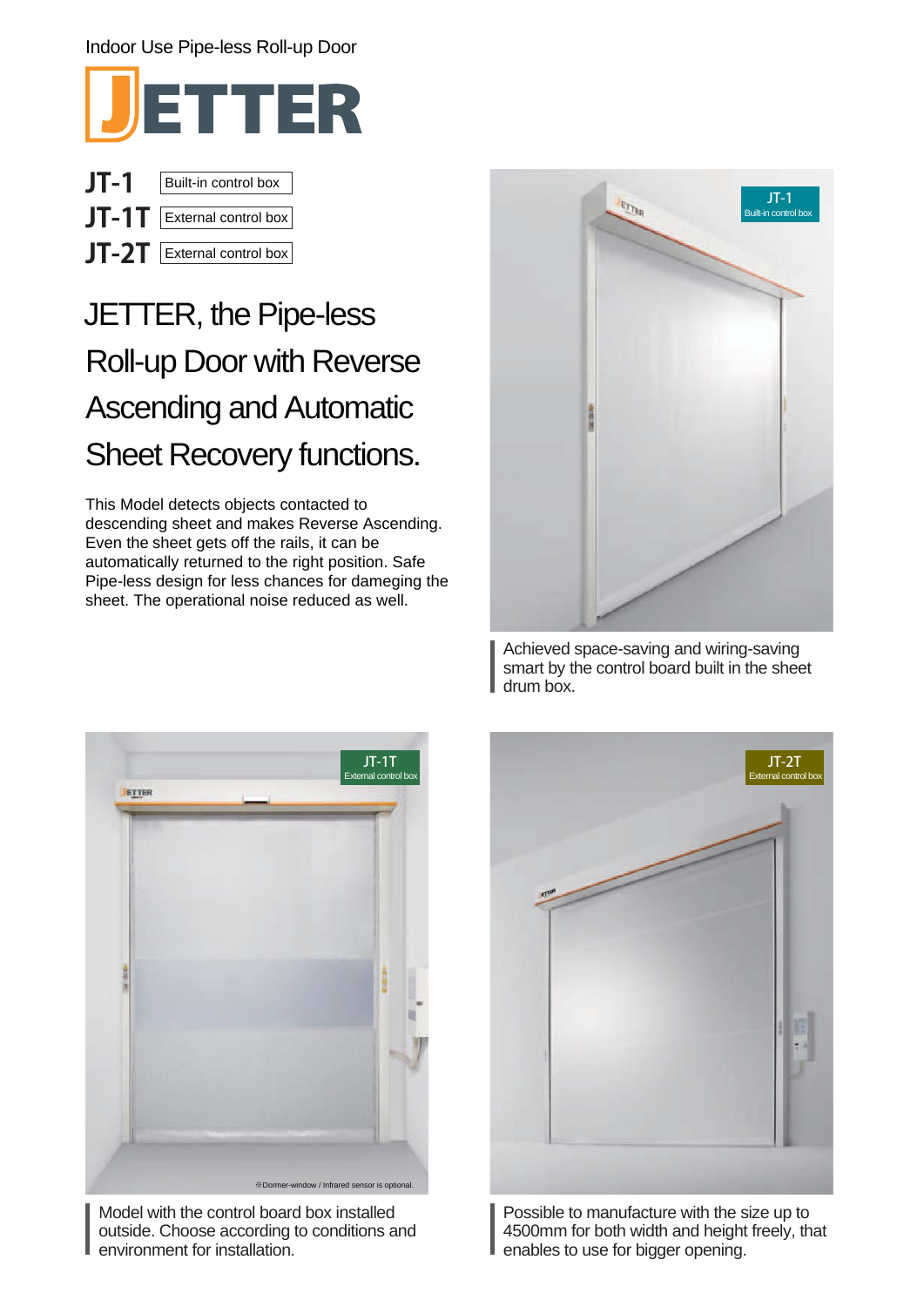### Dimension

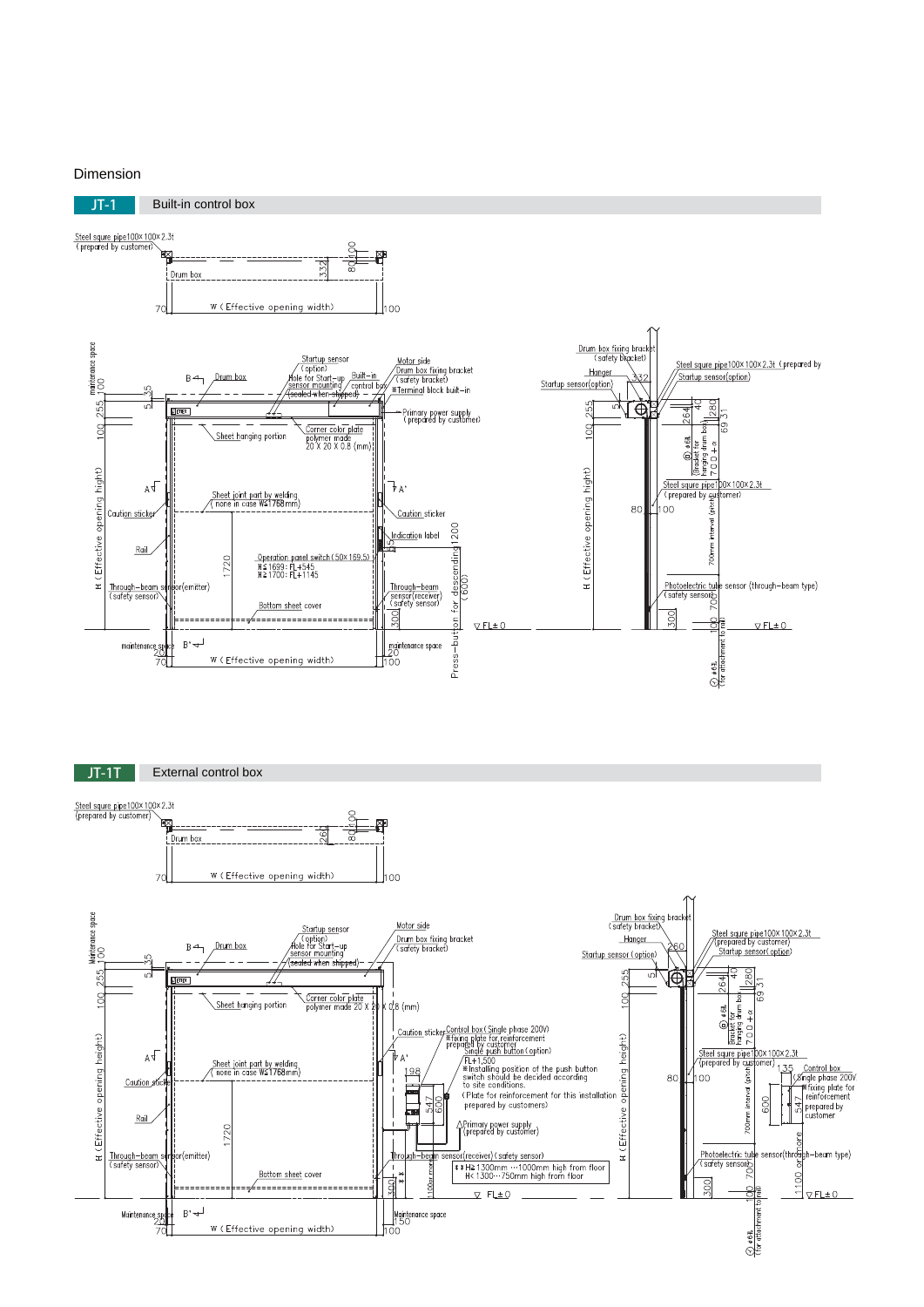





### Specifications

| Model             |                                            | <b>JETTER</b>                                                                       |                                   |                                        |  |  |  |
|-------------------|--------------------------------------------|-------------------------------------------------------------------------------------|-----------------------------------|----------------------------------------|--|--|--|
|                   |                                            | $JT-1$<br>$JT-1T$                                                                   |                                   | $JT-2T$                                |  |  |  |
| Item              |                                            |                                                                                     |                                   |                                        |  |  |  |
| Main<br>body      | Effective opening regulation<br>$W/H$ (mm) | W800 $\sim$ 3500 $*1$                                                               | $W1000 \sim 4500$                 |                                        |  |  |  |
|                   |                                            | $H900 \sim 3000$                                                                    | $H$ 1000 $\sim$ 4500              |                                        |  |  |  |
|                   | Control box                                | [External] D260xH255<br>[Built-in] D332xH255                                        |                                   | [External] D360xH365                   |  |  |  |
|                   | Rail                                       | W70 (left) $\cdot$ 100 (right) $\times$ D80                                         | W100×D93                          |                                        |  |  |  |
|                   | Maintenance space                          | left20 right20 Above drum box100                                                    | left20 right150 Above drum box100 |                                        |  |  |  |
| Drive/<br>Control | Motor Output                               | 0.4kW                                                                               | 0.75kW                            |                                        |  |  |  |
|                   | Location of control board                  | Inside drum box                                                                     | To be externally installed        |                                        |  |  |  |
|                   | Sheet speed *2                             | Ascending 2.0m/sec                                                                  | Descending 1.7m/sec               | Ascending 1.5m/sec Descending 0.7m/sec |  |  |  |
|                   | Allowable frequency                        | 150 times/h or less                                                                 |                                   |                                        |  |  |  |
|                   | Power supply                               | Single phase200V±10% (50/60Hz)                                                      | Three phase200V±10% (50/60Hz)     |                                        |  |  |  |
|                   |                                            | 5A or below                                                                         | 6A or below                       |                                        |  |  |  |
| Sheet             | Sheet                                      | Polyester yarn encapsuled vinyl sheet                                               |                                   |                                        |  |  |  |
| Other<br>features | Safety sensor                              | Phototube sensor<br>(Photo transmitting / photo receiving type)                     |                                   |                                        |  |  |  |
|                   | Ambient tempurature / humidity             | $5 \sim 40^{\circ}$ C / 20 $\sim$ 85% (There should be no freezing or condensation) |                                   |                                        |  |  |  |

※1 When the size of JT-1 is 800≦W<900, a startup sensor is not attached to a regular position. It is attached to a cover of control box. ※2 Maximum speed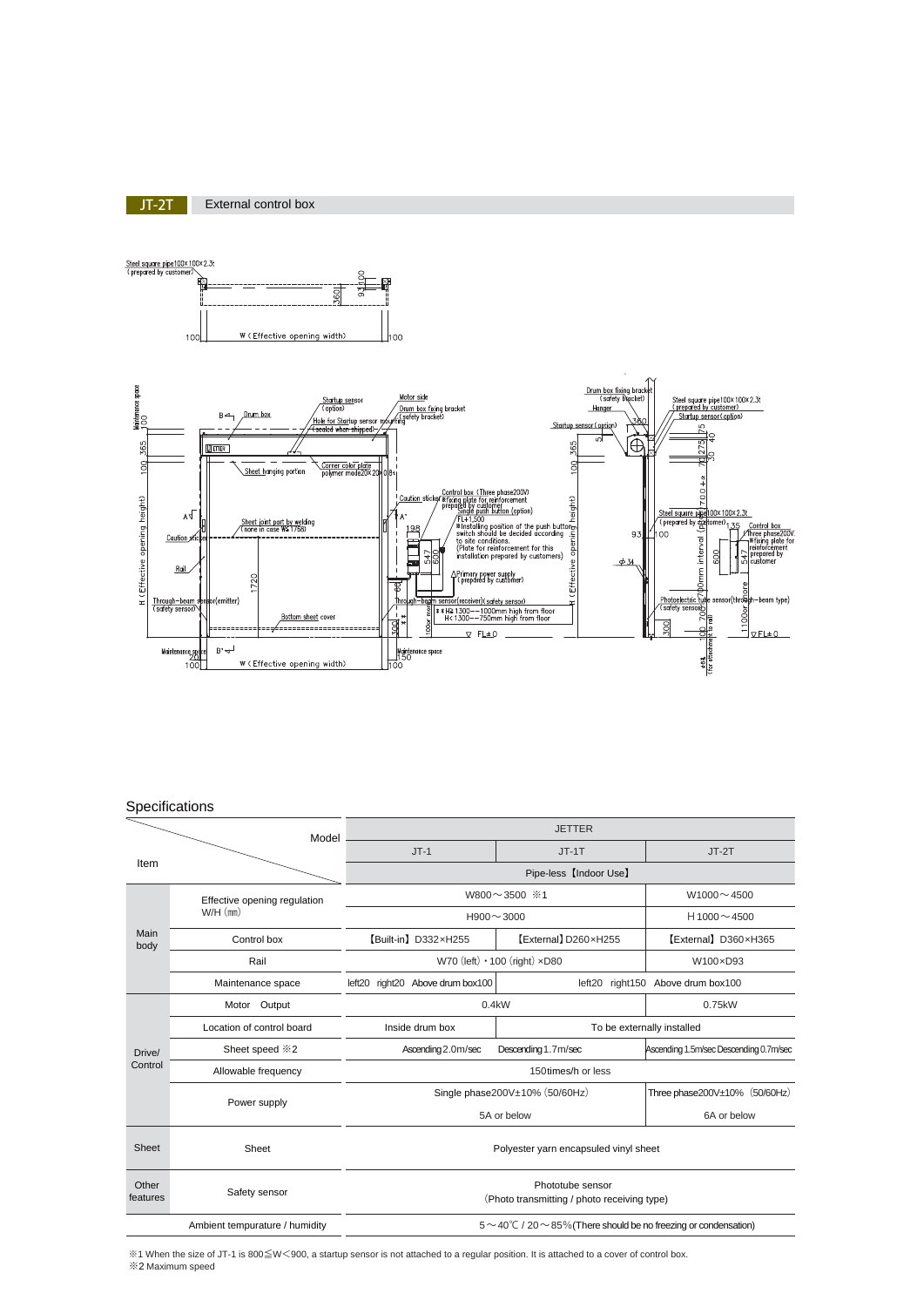### Distinctive Features of JETTER

### 1 Automatic Sheet Recovery 2 Reverse Ascending **Easy emergency evacuation**

### **JT-1 JT-1T JT-2T JT-1 JT-1T JT-2T JT-1 JT-1T JT-2T**

Even the sheet gets off the rails , it can be automatically returned to the rails when the sheet ascending and returns to normal operation.



In case the descending sheet contacts an object or a person, it reverses and ascends. This action contributes to reduction of impact to the object or the person.



The sheet can be easily removed from the rail for immediate evacuation in the case of emergency.



# **JT-1 JT-1T** 4 Compact design for effective space use

With the compact sheet drum box, this design offers maximized use of effective opening dimensions even in the limited space. This model is recommended for entrances of factories, shops and warehouses. By putting control board inside the drum box and by placing control panel, safety sensor inside the rail, drastic reduction in installation space and wiring achieved. (only the model JT-1 in built-in type)



# **JT-1 JT-1T** 5 High-speed ascending and descending

By improving "Slow-Start & Slow-Stop" function, the total time needed for opening and closing shortened by 35%.



**JT-1 JT-1T JT-2T JT-1 JT-1T JT-2T** 6 Maximum opening dimensions can be secured

Minimized the maintenance space to be able to largely get opening more, as 20mm each in the left and right side for the model JT-1 and 20mm in the left/150mm in the right for the models JT-1T & JT-2T.

| 20 <sub>mm</sub><br>$\leftrightarrow$ |  |
|---------------------------------------|--|
| Maintenance space in the left side    |  |

# 7 High Air tightness

Air leak volume at 10Pa  $(m^3/h \cdot m^2)$ With High Airtight Option



※In case the opening dimension of W3000mm X H3000mm